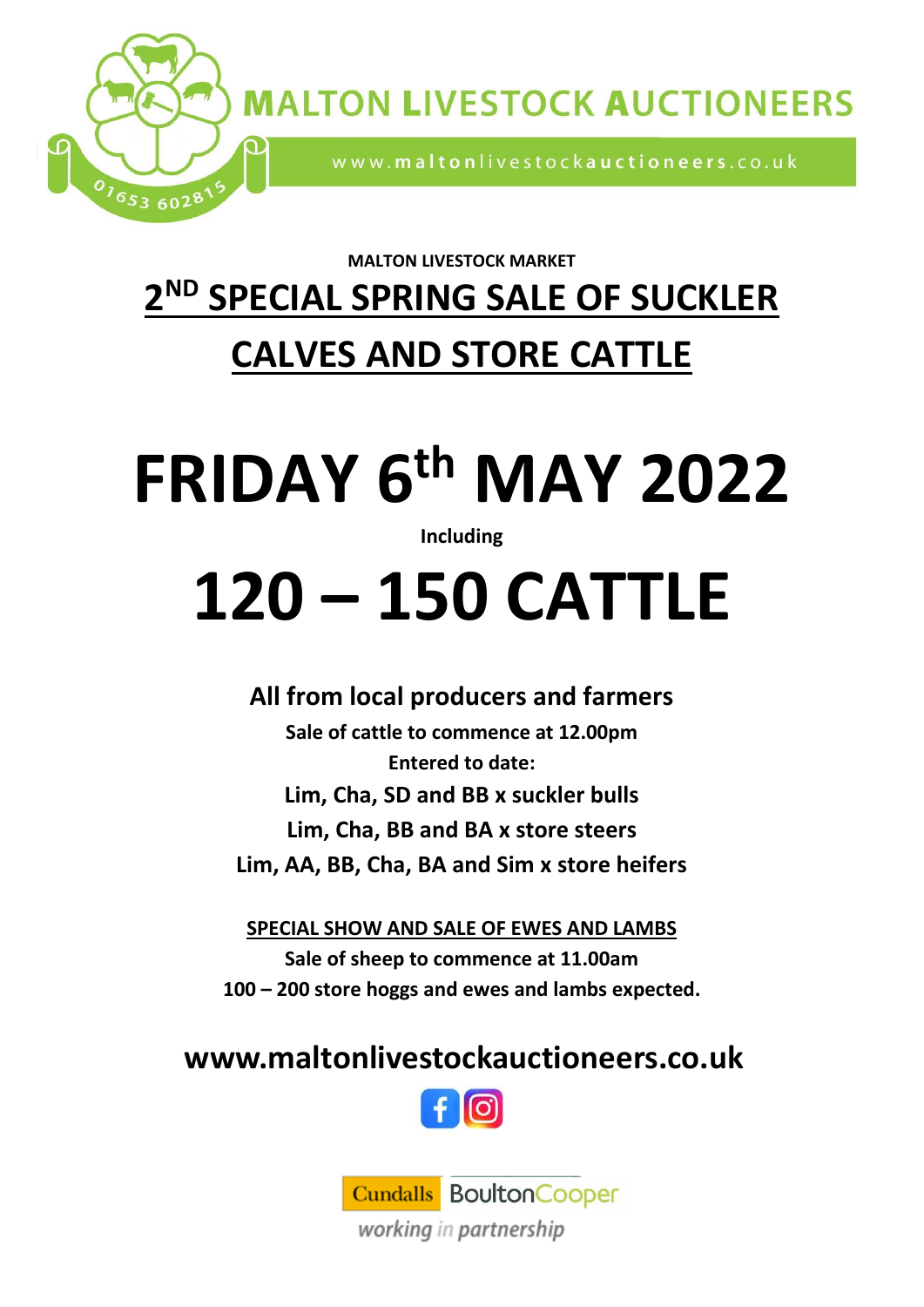#### **MALTON LIVESTOCK AUCTIONEERS THE CATTLE MARKET MALTON NORTH YORKSHIRE YO17 7JN**

#### **SALE INFORMATION**

- Vendors, please note that all cattle born after 1<sup>st</sup> January 1998 must be double tagged and accompanied to the market with their own fully competed passports.
- All store cattle should be penned by 11.00am. The market will be open at 7.00am
- Sale will commence at 12.00 noon with all bulls being sold first and followed by steers and heifers thereafter, any cows & calves / In-calf heifers will be sold before store bulls.
- Order of sale drawn by ballot on the day.

| <b>Name &amp; Address</b> | No.            | <b>Description</b>   | <b>Breed</b> | <b>Age</b>     | <b>FAB</b> |
|---------------------------|----------------|----------------------|--------------|----------------|------------|
| H Atkinson,               | 1              | Suckler Bull         | Cha x        | 10 months      |            |
| <b>Thorpe Bassett</b>     |                |                      |              |                |            |
| B Eddon,                  | 7              | <b>Suckler Bulls</b> | Lim x        | 12 months      | <b>No</b>  |
| Farworth                  |                |                      |              |                |            |
| CT Stonehouse and Son,    | 3              | <b>Suckler Bulls</b> | Lim x        | $6 - 8$ months | <b>No</b>  |
| Brawby                    |                |                      |              |                |            |
| P Cussons,                | $\overline{2}$ | <b>Suckler Bulls</b> | Pure SD      | 7 - 8 months   | <b>No</b>  |
| <b>West Ayton</b>         |                |                      |              |                |            |
| P Gibson,                 | 1              | Suckler Bull         | BB x         | 8 months       | <b>No</b>  |
| <b>Buckton</b>            |                |                      |              |                |            |

#### **SUCKLER AND FEEDING BULLS**

#### **SUCKLER CALVES AND STORE CATTLE**

| <b>Name &amp; Address</b> | No. | <b>Description</b> | <b>Breed</b> | <b>Age</b>       | <b>FAB</b> |
|---------------------------|-----|--------------------|--------------|------------------|------------|
|                           |     | heifers            | BB x         | 12-13 months     |            |
| NC Ordidge                | 4   |                    |              |                  |            |
| Cresent Grange Pigs,      | 18  | heifers            | Lim x        | $22 - 26$ months | Yes        |
| Filey                     |     |                    |              |                  |            |
| Cresent Grange Pigs,      | 2   | heifers            | Baz x        | 24 months        | Yes        |
| Filey                     |     |                    |              |                  |            |
| Cresent Grange Pigs,      | 2   | heifers            | Lim x        | 12 months        | Yes        |
| Filey                     |     |                    |              |                  |            |

Cundalls BoultonCooper

working in partnership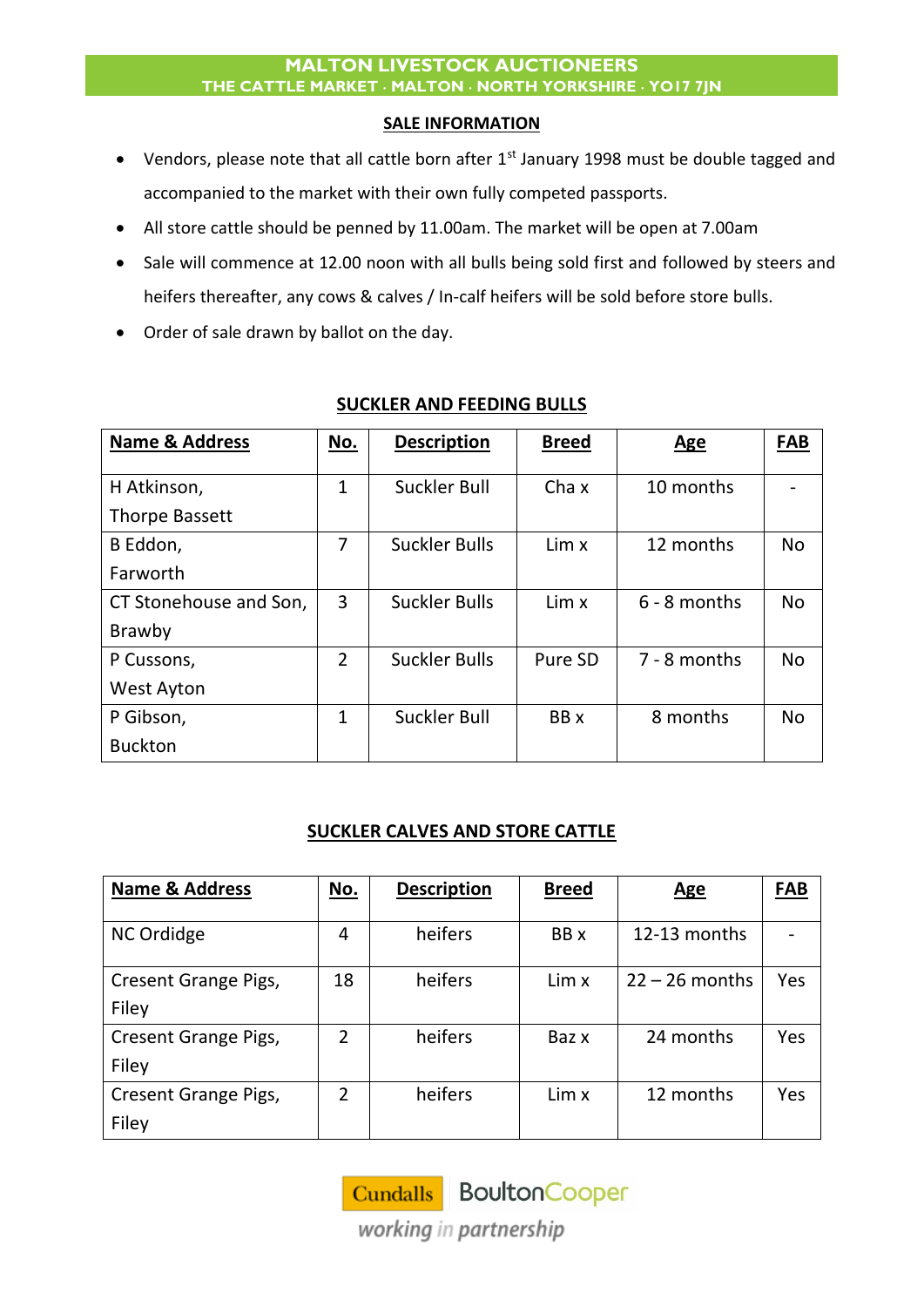#### **MALTON LIVESTOCK AUCTIONEERS THE CATTLE MARKET MALTON NORTH YORKSHIRE YO17 7JN**

| <b>Name &amp; Address</b> | No.            | <b>Description</b> | <b>Breed</b> | <b>Age</b>       | FAB       |
|---------------------------|----------------|--------------------|--------------|------------------|-----------|
| DA Milner and Sons,       | 18             | <b>Heifers</b>     | Lim x        | 12 months        | Yes       |
| Leavening                 |                |                    |              |                  |           |
| DA Milner and Sons,       | $\overline{2}$ | <b>Heifers</b>     | Lim x        | 24 months        | Yes       |
| Leavening                 |                |                    |              |                  |           |
| B Eddon,                  | 5              | <b>Heifers</b>     | Lim x        | 12 months        | <b>No</b> |
| Farworth                  |                |                    |              |                  |           |
| DA & EM Dowsland,         | 3              | <b>Steers</b>      | Lim x        | 12 months        | Yes       |
| Fadmoor                   |                |                    |              |                  |           |
| MA Hammond,               | $\overline{2}$ | <b>Steers</b>      | Lim x        | $18 - 24$ months | Yes       |
| Ebberston                 |                |                    |              |                  |           |
| MA Hammond,               | $\overline{2}$ | <b>Heifers</b>     | Lim x        | $18 - 24$ months | Yes       |
| Ebberston                 |                |                    |              |                  |           |
| JB Wood and Son,          | 4              | <b>Steers</b>      | Cha x        | 24 months        | Yes       |
| Rudland                   |                |                    |              |                  |           |
| CT Stonehouse and Son,    | 4              | <b>Heifers</b>     | Lim x        | $6 - 8$ months   | <b>No</b> |
| Brawby                    |                |                    |              |                  |           |
| DE and RA Cussons,        | 8              | <b>Heifers</b>     | Lim x        | 12-14 months     | Yes       |
| Kirkbymoorside            |                |                    |              |                  |           |
| DE and RA Cussons,        | 4              | <b>Steers</b>      | Lim x        | 12-14 months     | Yes       |
| Kirkbymoorside            |                |                    |              |                  |           |
| A & E Grice and Son,      | 3              | <b>Heifers</b>     | Lim x        | 14 months        | <b>No</b> |
| Westerdale                |                |                    |              |                  |           |
| TH Burton,                | 5              | Heifers            | Lim x        | 12 months        | No        |
| Staxton                   |                |                    |              |                  |           |
| P Cussons,                | $\mathbf{1}$   | Heifer             | AA x         | 7 months         | No        |
| <b>West Ayton</b>         |                |                    |              |                  |           |
| P Gibson,                 | $\overline{2}$ | <b>Heifers</b>     | BB x         | $7 - 8$ months   | No        |
| <b>Buckton</b>            |                |                    |              |                  |           |
| G Bell and Sons,          | $\overline{3}$ | <b>Heifers</b>     | Lim x        | 12 months        | Yes       |
| Normanby                  |                |                    |              |                  |           |
| G Bell and Sons,          | $\overline{2}$ | <b>Steers</b>      | Lim x        | 12 months        | Yes       |
| Normanby                  |                |                    |              |                  |           |
| D Blacklock,              | $\overline{2}$ | <b>Heifers</b>     | Lim          | 12 months        | No        |
| Nawton                    |                |                    |              |                  |           |

Cundalls BoultonCooper

working in partnership